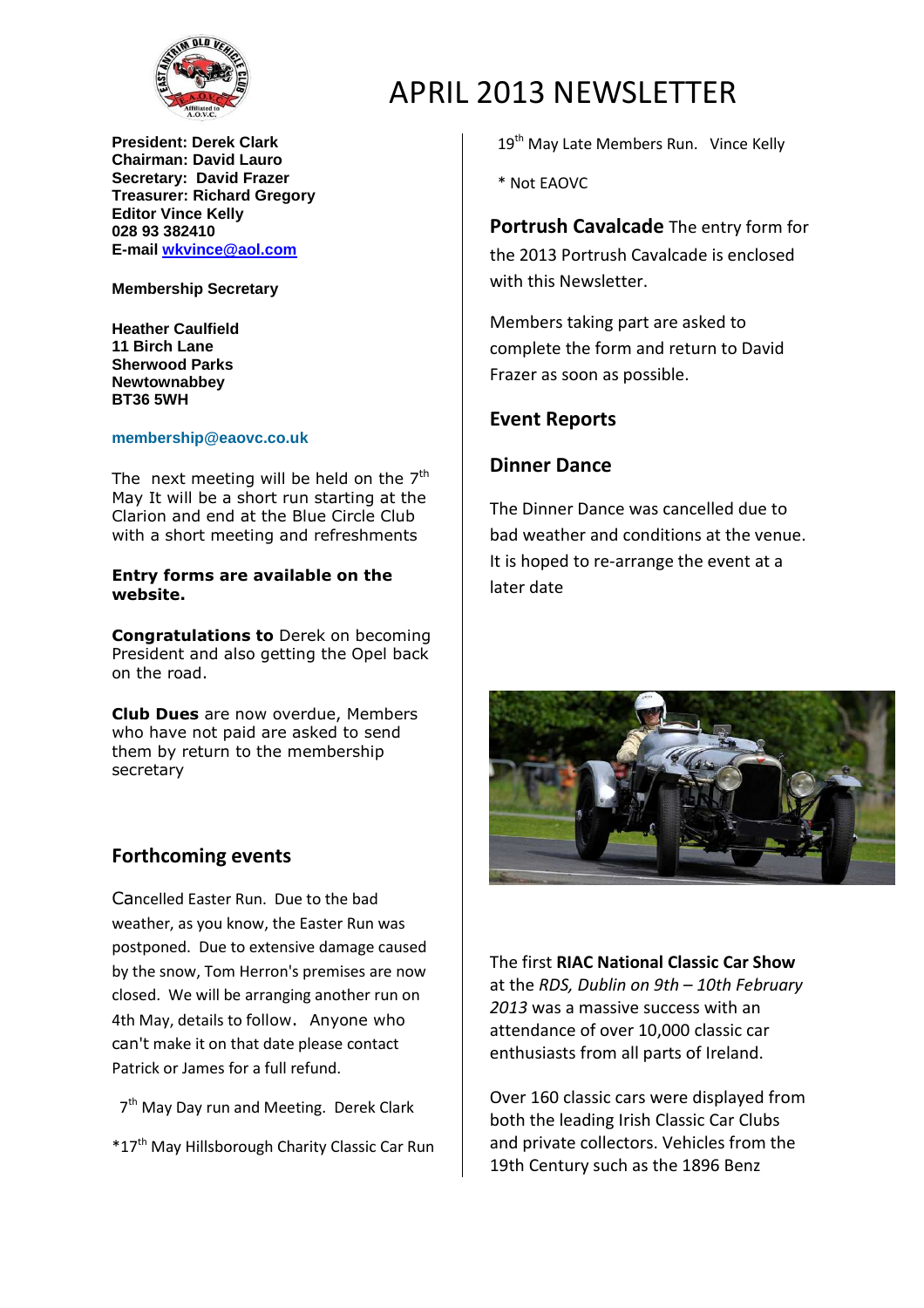

# APRIL 2013 NEWSLETTER

Patent Motor Car and the 1898 Benz Velo stood alongside a dazzling display of prewar models such as 1937 Bugatti Type 57, the Jaguar SS100, the Derby Bentley or the Austin 7 Special and more modern models such as the 1972 Ferrari Dino, 1960 AC Cobra 427/sc or the 1951 Jaguar XK120 FHC.

As many as 50 individual stands, hosted by clubs and corporate exhibitors, featured hundreds of vintage and classic cars at the most spectacular display ever seen under one roof in Ireland.

As well as a truly spectacular display of classic cars, visitors had the opportunity to talk to expert car restorers, find tools and accessories, restoration products, memorabilia, art and collectables.

The weekend of the  $9<sup>th</sup>10$ th February 2013 saw members of the club travelling to the above show by various means. There was a bus on Saturday and Sunday. Nigel Sam and myself had already made our own arrangements and travelled to the R D S on our free passes, booking into Bewley's hotel for the night

After booking into the Hotel we had a leisurely stroll to the R D S where we saw a fine display of Vintage and classic Vehicles. I think that the highlights of the show for me was the 1898 Benz Velo



and the Curved Dash Oldsmobile which was on display on the Blessington Club stand, where I renewed friendship with some of their members, that I had met on our



trip to visit them two years ago.

I also had a nostalgic look at the Mark 1 Austin Healey Sprite which was the first sports car that I owned. There were too many wonderful cars to mention. After a busy day at the show we wandered on and had a beautiful meal at the Schoolhouse Restaurant before returning to our hotel. I will not at this point mention the black stuff that was consumed.

The next day saw us return to the show and then on to the Dart and Enterprise for the return journey home

I am sure that the other members regardless of their means of transport enjoyed the Show as much as I did.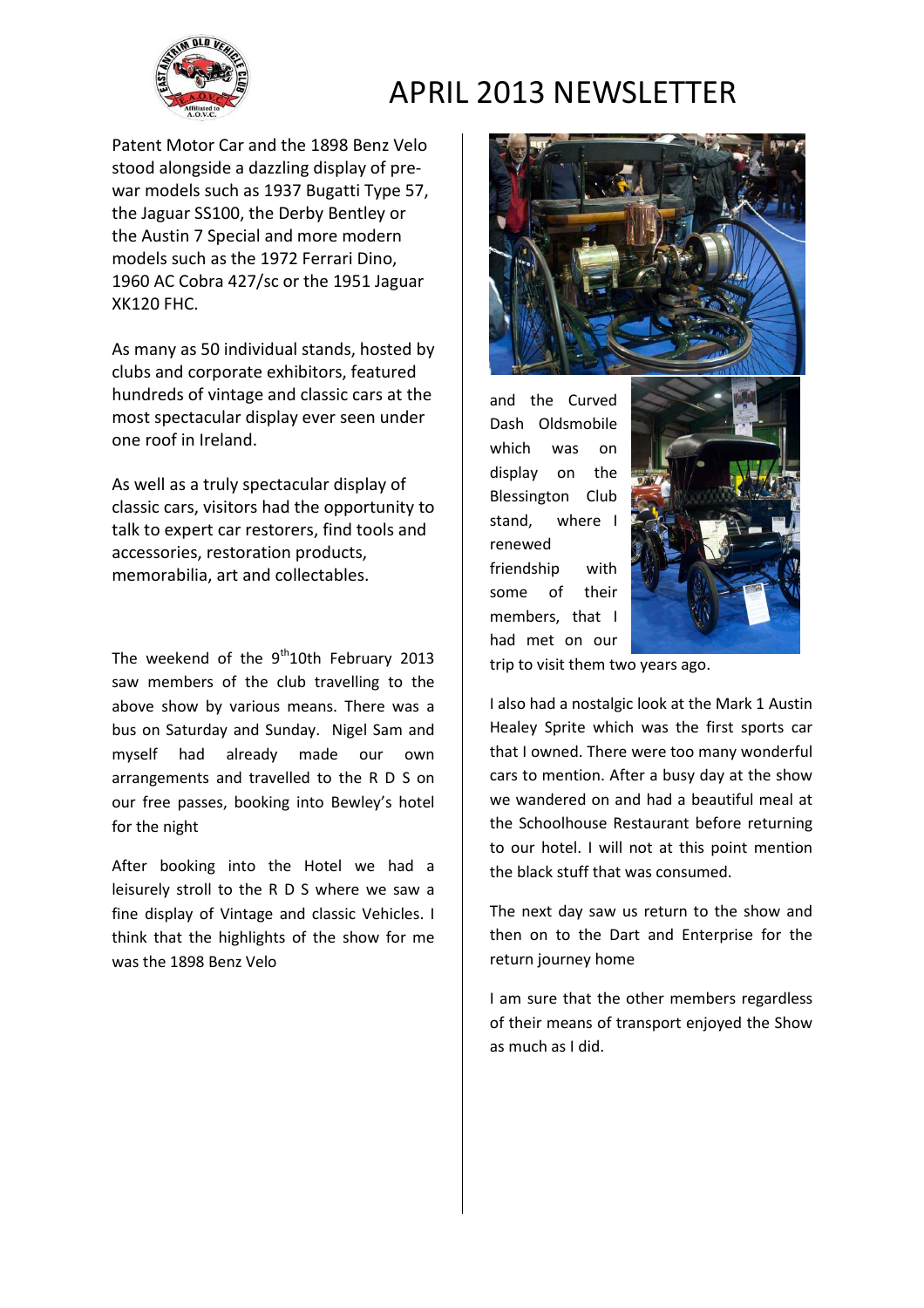

# APRIL 2013 NEWSLETTER

# **Spring Run**

## **Spring Run and Static Display**

## **16th March 2013**

The first outing for the cars this year came in form of a static display at Carrick Grammar School, followed by a run to Whitehead Golf Club (The long way round) for an evening meal.

The day got off to a bad start, for me anyway, as the car I was meant to be driving sprung an oil leak before it even got started. This turned out to be a blessing in disguise given the way the weather turned .

The day started wet and cold but tea and a burger kept the spirits up for the 24 or so cars that turned out. The static display was part of the Grammar Schools 50th anniversary celebrations.



Off on the run

At 1:30pm the cars pulled out of the school grounds for a run that would take them out towards Larne before a rest stop and returning via the costal route to Whitehead Golf Club.

As they headed out over the newline the weather got worse with heavy rain and sometimes sleet and snow. The rest stop really was a splash and dash as weather was really too bad to walk around so onward to the warmth of the Golf Club albeit a touch early.



Winter Wonderland Whitehead Golf Club

David Frazer decided, to kill time, to have a bit of a quiz. Stakes were high with cream eggs and polo mints up for grabs. This distracted our attention from the worsening weather outside as by now it was pure snow.

The meal was excellent as usual with a choice of roasted or boiled potatoes as well as chips with plenty to go round.

After we had tea and coffee it was time to see if we could get down the hill in the snow as rumours of the lane being blocked completely had now started to circulate. The rumours where partially true as there was one car abandoned and a few others struggling to get up the hill.

We all, with a bit of patience made it out and on home where by the time I got to Carrickfergus the snow had all but gone and turned to rain.